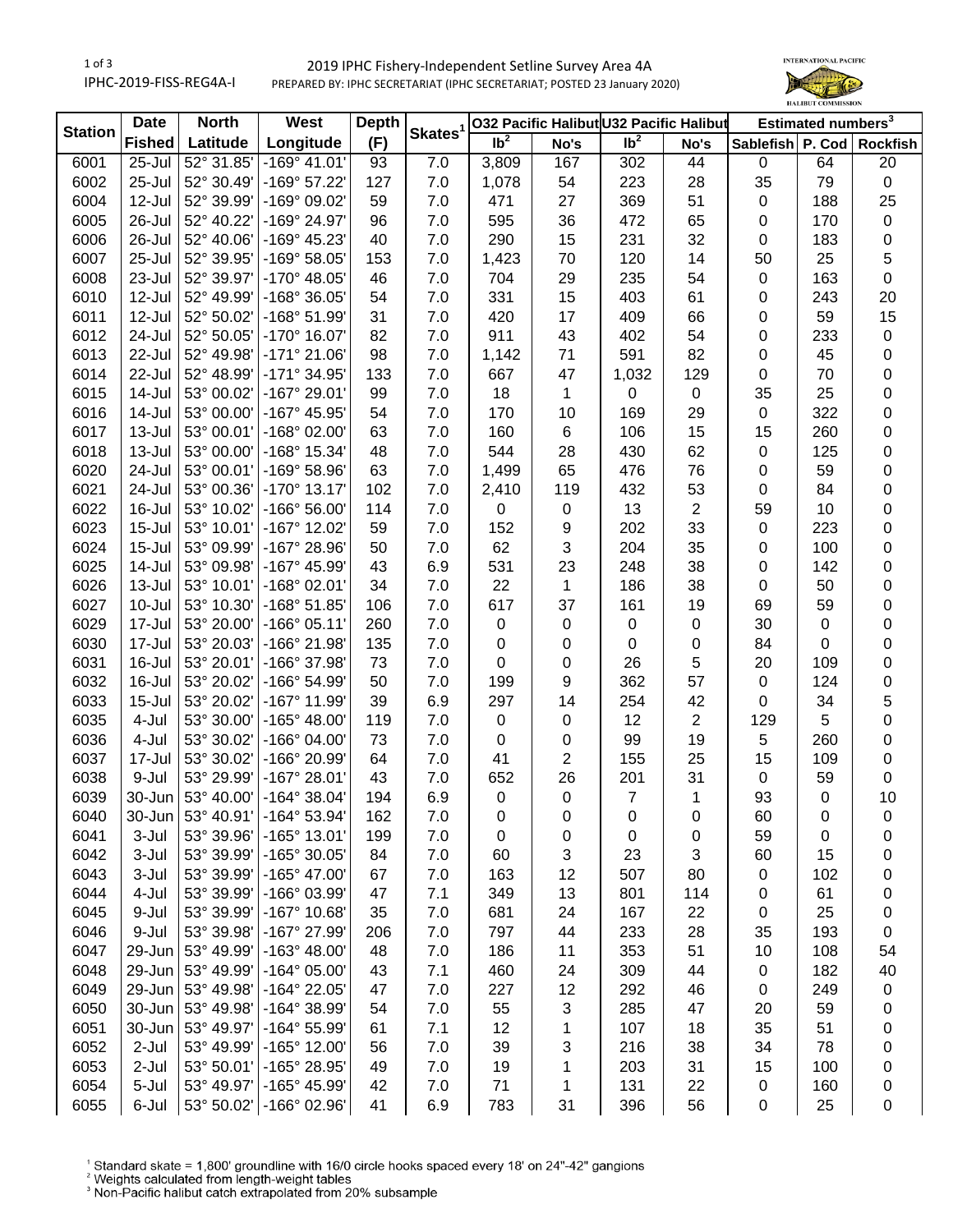## 2 of 3 IPHC-2019-FISS-REG4A-I 2019 IPHC Fishery-Independent Setline Survey Area 4A PREPARED BY: IPHC SECRETARIAT (IPHC SECRETARIAT; POSTED 23 January 2020)



| <b>Station</b> | <b>Date</b>   | <b>North</b>      | <b>West</b>                       | <b>Depth</b> | Skates <sup>1</sup> | 032 Pacific Halibut U32 Pacific Halibut |                         |                 |                         | Estimated numbers <sup>3</sup> |     |    |  |
|----------------|---------------|-------------------|-----------------------------------|--------------|---------------------|-----------------------------------------|-------------------------|-----------------|-------------------------|--------------------------------|-----|----|--|
|                | <b>Fished</b> | Latitude          | Longitude                         | (F)          |                     | Ib <sup>2</sup>                         | No's                    | Ib <sup>2</sup> | No's                    | Sablefish P. Cod Rockfish      |     |    |  |
| 6056           | 6-Jul         | 53° 49.97'        | -166° 20.02'                      | 126          | 6.8                 | 562                                     | 24                      | 251             | 31                      | $\,$ 5 $\,$                    | 199 | 5  |  |
| 6057           | 28-Jun        | 54° 00.00'        | -164° 06.03'                      | 39           | 7.0                 | 496                                     | 19                      | 213             | 34                      | 0                              | 200 | 20 |  |
| 6058           | 28-Jun        | 53° 59.97'        | -164° 22.95'                      | 56           | 7.0                 | 0                                       | 0                       | 280             | 54                      | 5                              | 225 | 0  |  |
| 6059           | $1-Jul$       | 53° 59.97'        | $-164^{\circ}$ 40.00'             | 52           | 7.0                 | 124                                     | 9                       | 559             | 99                      | 0                              | 40  | 0  |  |
| 6060           | 1-Jul         | 53° 59.99'        | -164° 56.98'                      | 42           | 7.0                 | 0                                       | 0                       | 180             | 34                      | 5                              | 104 | 0  |  |
| 6061           | 2-Jul         | 53° 59.97'        | -165° 11.98'                      | 41           | 7.0                 | 572                                     | 26                      | 391             | 60                      | 0                              | 69  | 0  |  |
| 6062           | 5-Jul         | 54° 00.03'        | -165° 28.97'                      | 40           | 7.0                 | 494                                     | 19                      | 531             | 81                      | 0                              | 117 | 0  |  |
| 6063           | 5-Jul         | 53° 59.97'        | $-165^{\circ}$ 46.00              | 50           | 6.1                 | 525                                     | 28                      | 475             | 63                      | 0                              | 5   | 0  |  |
| 6064           | 27-Jun        | 54° 10.00'        | -164° 07.02'                      | 38           | 7.0                 | 114                                     | 6                       | 166             | 28                      | 0                              | 174 | 0  |  |
| 6065           | 28-Jun        | 54° 09.97'        | -164° 24.98'                      | 48           | 6.9                 | 15                                      | 1                       | 277             | 48                      | 0                              | 98  | 0  |  |
| 6066           | $1-Jul$       | 54° 10.01'        | $-164^{\circ}$ 41.98'             | 37           | 7.0                 | 806                                     | 30                      | 318             | 48                      | $\pmb{0}$                      | 25  | 0  |  |
| 7001           | 22-Aug        | 54° 31.71'        | $-165^{\circ}$ 45.75'             | 224          | 7.0                 | 22                                      | $\overline{\mathbf{c}}$ | 24              | 4                       | 15                             | 0   | 0  |  |
| 7002           | 30-Jul        | 54° 30.05'        | $-166°$ 19.01                     | 269          | 7.0                 | 0                                       | 0                       | 0               | 0                       | 40                             | 0   | 0  |  |
| 7003           | 4-Aug         | 54° 30.03'        | -166° 36.02'                      | 264          | 7.0                 | 0                                       | 0                       | 0               | 0                       | 60                             | 0   | 0  |  |
| 7004           | 20-Jul        | 54° 30.01'        | -166° 53.01'                      | 260          | 6.9                 | 0                                       | 0                       | 9               | 1                       | 78                             | 0   | 0  |  |
| 7006           | 22-Aug        | 54° 40.00'        | -165° 25.91'                      | 110          | 7.0                 | 0                                       | 0                       | 22              | 3                       | 50                             | 74  | 0  |  |
| 7007           | 22-Aug        | 54° 38.81'        | -165° 42.82'                      | 191          | 7.0                 | 25                                      | 2                       | 102             | 14                      | 40                             | 0   | 0  |  |
| 7008           | 30-Jul        | 54° 40.01'        | $-166°01.01'$                     | 179          | 7.0                 | 0                                       | 0                       | 8               | 1                       | 30                             | 0   | 0  |  |
| 7009           | 30-Jul        | 54° 40.02'        | $-166°$ 18.01'                    | 173          | 6.9                 | 75                                      | 4                       | 0               | 0                       | 39                             | 0   | 0  |  |
| 7010           | 4-Aug         | 54° 40.06'        | $-166°35.11'$                     | 184          | 7.0                 | 16                                      | 1                       | 0               | 0                       | 45                             | 0   | 0  |  |
| 7011           | 20-Jul        | 54° 39.98'        | -166° 53.04'                      | 207          | 7.0                 | 910                                     | 52                      | 95              | 10                      | 15                             | 0   | 0  |  |
| 7012           | 20-Jul        | 54° 39.99'        | $-167°$ 10.01                     | 246          | 6.9                 | 14                                      | 1                       | $\mathbf 0$     | 0                       | 44                             | 0   | 0  |  |
| 7013           | $31 -$ Jul    | 54° 49.99'        | -165° 25.07'                      | 82           | 7.0                 | 0                                       | 0                       | 41              | 8                       | 20                             | 5   | 0  |  |
| 7014           | $31 -$ Jul    | 54° 49.95'        | -165° 43.02'                      | 84           | 7.0                 | 0                                       | 0                       | 114             | 20                      | 5                              | 115 | 0  |  |
| 7015           | 31-Jul        | 54° 49.99'        | $-166°00.13'$                     | 85           | 7.0                 | 82                                      | 4                       | 119             | 17                      | 69                             | 59  | 0  |  |
| 7016           | 1-Aug         | 54° 50.07'        | -166° 17.99'                      | 90           | 7.0                 | 60                                      | 3                       | 60              | 8                       | 55                             | 115 | 0  |  |
| 7017           | 1-Aug         | 54° 49.93'        | -166° 35.03'                      | 109          | 7.0                 | 0                                       | 0                       | 5               | 1                       | 84                             | 59  | 0  |  |
| 7018           | 3-Aug         | 54° 49.97'        | -166° 52.08'                      | 144          | 7.0                 | 0                                       | 0                       | 0               | 0                       | 20                             | 0   | 0  |  |
| 7019           | 3-Aug         | 54° 49.97'        | $-167^{\circ}$ 10.07              | 195          | 7.0                 | 832                                     | 52                      | 70              | 8                       | 20                             | 0   | 0  |  |
| 7021           | 1-Aug         | 54° 59.95'        | $-166°34.01'$                     | 79           | 7.0                 | 117                                     | 6                       | 31              | $\overline{\mathbf{4}}$ | 30                             | 54  | 0  |  |
| 7022           | 3-Aug         | 54° 59.97'        | -166° 52.01'                      | 83           | 7.0                 | 151                                     | 9                       | 31              | 3                       | 15                             | 10  | 0  |  |
| 7023           | 21-Aug        | 55° 00.00'        | -167° 08.98'                      | 95           | 7.0                 | 135                                     | 9                       | 33              | 5                       | 59                             | 25  | 0  |  |
| 7024           | 21-Aug        | 55° 00.01'        | -167° 27.04'                      | 161          | 7.0                 | 701                                     | 38                      | 28              | 3                       | 54                             | 40  | 0  |  |
| 7025           | 2-Aug         | 55° 09.95'        | $-166°34.01'$                     | 76           | 7.0                 | 139                                     | 8                       | 20              | $\overline{2}$          | 0                              | 30  | 0  |  |
| 7026           | 2-Aug         | 55° 10.02'        | $-166^{\circ} 51.00^{\circ}$      | 79           | 7.1                 | 197                                     | 9                       | 25              | 3                       | 0                              | 66  | 0  |  |
| 7027           | 2-Aug         | 55° 10.04'        | $-167°09.01'$                     | 82           | 7.0                 | 57                                      | 4                       | 18              | 2                       | 40                             | 70  | 0  |  |
| 7028           |               | 21-Aug 55° 10.01' | $-167°26.01'$                     | 88           | 7.0                 | 229                                     | 11                      | 81              | 12                      | 45                             | 109 | 0  |  |
| 7029           |               | 20-Aug 55° 08.11' | $-167°$ 41.74                     | 167          | 7.0                 | 766                                     | 38                      | 77              | 8                       | 69                             | 45  | 10 |  |
| 7031           |               | 20-Aug 55° 19.92' | $-168°01.00'$                     | 202          | 6.9                 | 419                                     | 27                      | 63              | 7                       | 59                             | 0   | 20 |  |
| 7032           |               | 19-Aug 55° 30.01' | -168° 00.98'                      | 78           | 7.0                 | 15                                      | 1                       | 44              | 7                       | 40                             | 125 | 0  |  |
| 7033           |               | 19-Aug 55° 30.01' | -168° 18.95'                      | 135          | 7.0                 | 15                                      | 1                       | 8               | 1                       | 30                             | 158 | 0  |  |
| 7034           |               | 19-Aug 55° 39.99' | -168° 37.07'                      | 78           | 7.0                 | 0                                       | 0                       | 0               | 0                       | $\,$ 5 $\,$                    | 110 | 0  |  |
| 7035           |               | 18-Aug 55° 49.99' | -168° 37.00'                      | 78           | 7.0                 | 83                                      | 6                       | 105             | 14                      | $\,$ 5 $\,$                    | 228 | 0  |  |
| 7036           |               | 18-Aug 55° 50.00' | $-168°52.06'$                     | 162          | 7.0                 | 0                                       | 0                       | $\overline{7}$  | 1                       | 40                             | 89  | 0  |  |
| 7037           |               | 18-Aug 55° 59.99' | -168° 19.01'                      | 86           | 7.0                 | 35                                      | 2                       | $\overline{7}$  | 1                       | $\mathbf 0$                    | 139 | 0  |  |
| 7038           | 7-Aug         | 56° 00.03'        | -168° 37.07'                      | 139          | 6.9                 | 0                                       | 0                       | 0               | 0                       | 5                              | 59  | 0  |  |
| 7039           |               | 10-Aug 55° 59.99' | -169° 48.03'                      | 146          | 7.0                 | 0                                       | 0                       | 8               | 1                       | 10                             | 35  | 0  |  |
| 7040           | $10$ -Aug     | 55° 59.98'        | -170° 05.99'                      | 97           | 7.0                 | 0                                       | 0                       | 0               | 0                       | 0                              | 100 | 0  |  |
| 7042           | 8-Aug         | 56° 10.02'        | $-168°$ 19.06'                    | 88           | 7.0                 | 11                                      | 1                       | 82              | 11                      | 0                              | 100 | 0  |  |
| 7043           |               |                   | 7-Aug   56° 09.96'   -168° 37.05' | 179          | 7.0                 | 100                                     | 6                       | 15              | $\overline{2}$          | 5                              | 64  | 54 |  |

<sup>1</sup> Standard skate = 1,800' groundline with 16/0 circle hooks spaced every 18' on 24"-42" gangions <sup>2</sup> Weights calculated from length-weight tables<br><sup>2</sup> Weights calculated from length-weight tables<br><sup>3</sup> Non-Pacific halibut